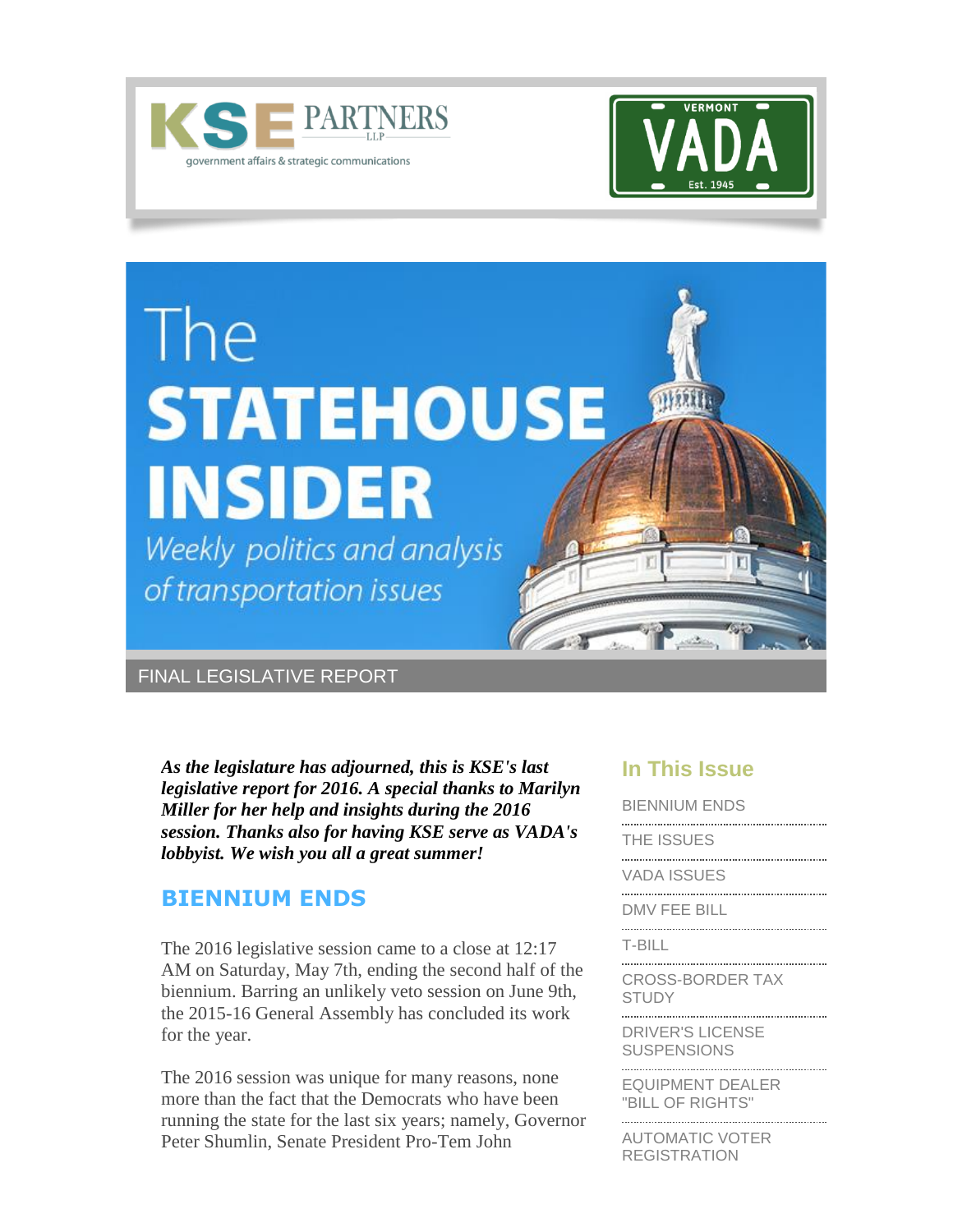Campbell and Speaker of the House Shap Smith are all retiring from their positions this year.

Because he announced last fall that he was not seeking re-election, Governor Shumlin's influence in the State House was demonstrably weaker than it was six years ago.

The Governor's announcement also prompted a number of candidates to step forward hoping to replace him. On the Democratic side there is a three way primary race between former state senator Matt Dunne, former state senator Peter Galbraith, and Sue Minter, former transportation Secretary and, before that, state representative. On the Republican side current Lt. Governor Phil Scott is facing off against Bruce Lisman, a retired Wall Street executive. The primary election is on August 9.

Because Lt. Governor Phil Scott is seeking the Governor's office his current position is also up for grabs, and so far two Democrats and one Republican have announced their interest in the position.

[STANDARD](#page-5-0)  [PROCEDURES FOR DEC](#page-5-0)  **PERMITS** 

[ABOVEGROUND](#page-5-0)  [STORAGE TANKS](#page-5-0)

### <span id="page-1-0"></span>**THE ISSUES**

2016 was not a year for landmark legislation. Instead, the session resulted in many smaller bills. This is a direct result of the impending change in leadership and the fact that legislators are gearing up to enter election season. In total, the Vermont Legislature passed 115 bills in 2016 including:

- A budget and tax package that appropriates \$2.6 billion in state funds, including spending for the General Fund, Transportation Fund, and other special funds. The legislature approved \$49 million in new revenue, with \$20.8 million coming from an increase to mutual fund fees. The overall state budget for FY17 is \$5.76 billion, an increase of 2.4 percent from FY16.
- An energy siting bill that grants "substantial deference" to regions and municipalities in the Public Service Board process. The rapid deployment of solar and wind facilities over the past several years has drawn criticism from some neighbors and planning commissions. S.230 puts an emphasis on planning for future build-out of renewable energy sites and directs the PSB to establish sound standards that new wind projects will have to adhere to.
- Multiple labor-related bills, including [H.187,](http://r20.rs6.net/tn.jsp?f=001fAS57pR3QI3pSLDKmL64hOkGY_0VoJS9q-9EnJYqq7TXLY8G4NezAEatsPLj1sklRWLTH30q0aYz3T8SZ2OA0SN4aiFeC6JLHhIHyNeO6jOuxZixlfSGw412Np0x0zKhwa2ubdMPStrhqKCwE4FtPYiEYwdMisWUGrHiVsycDRSzo_97B3otcNvocibO6DwK5Uc3ixz6DhE0lje35Zbg8PTdX_xev_PGCunD_nDP3Y9bxeuink3QvqYftyow0obHgxGpiELi13YxkrujLa0LvPYeN5uv10ZM&c=Yw1Yk33UIKtFskU7dFGRLDNuVtWIh8m5B45rUXywUQI0mD2zM6Xn6g==&ch=tTI4-0murj38csbcxo39HPCIgyhCOhzXNS98JkLvj2cwbBW4-UxuBQ==) a bill that grants most workers who work 30 hours or more some paid sick days. Also, [H.261,](http://r20.rs6.net/tn.jsp?f=001fAS57pR3QI3pSLDKmL64hOkGY_0VoJS9q-9EnJYqq7TXLY8G4NezAEatsPLj1skl95XWis71wns6N6r-1TnK6pCfBENIhdcHX5zEgWqCasskL8xbScXO8QIOyhk4RKlivDAwu1S93WgpylkJDN5D3BIJgSXyA-76aQHzet0RT2ygN33oV3dxhBZWoOaowfXkYB9k3aUqvJCydgx6wD0M0jPEWoJElBm-at7gXrMWXMRZiO1fldHiPFH2ISPhsSJLZPRD9qqhZndQNLSzrxGjLT37OzpxrqmC&c=Yw1Yk33UIKtFskU7dFGRLDNuVtWIh8m5B45rUXywUQI0mD2zM6Xn6g==&ch=tTI4-0murj38csbcxo39HPCIgyhCOhzXNS98JkLvj2cwbBW4-UxuBQ==) commonly called "ban the box," prohibits an employer from requesting criminal history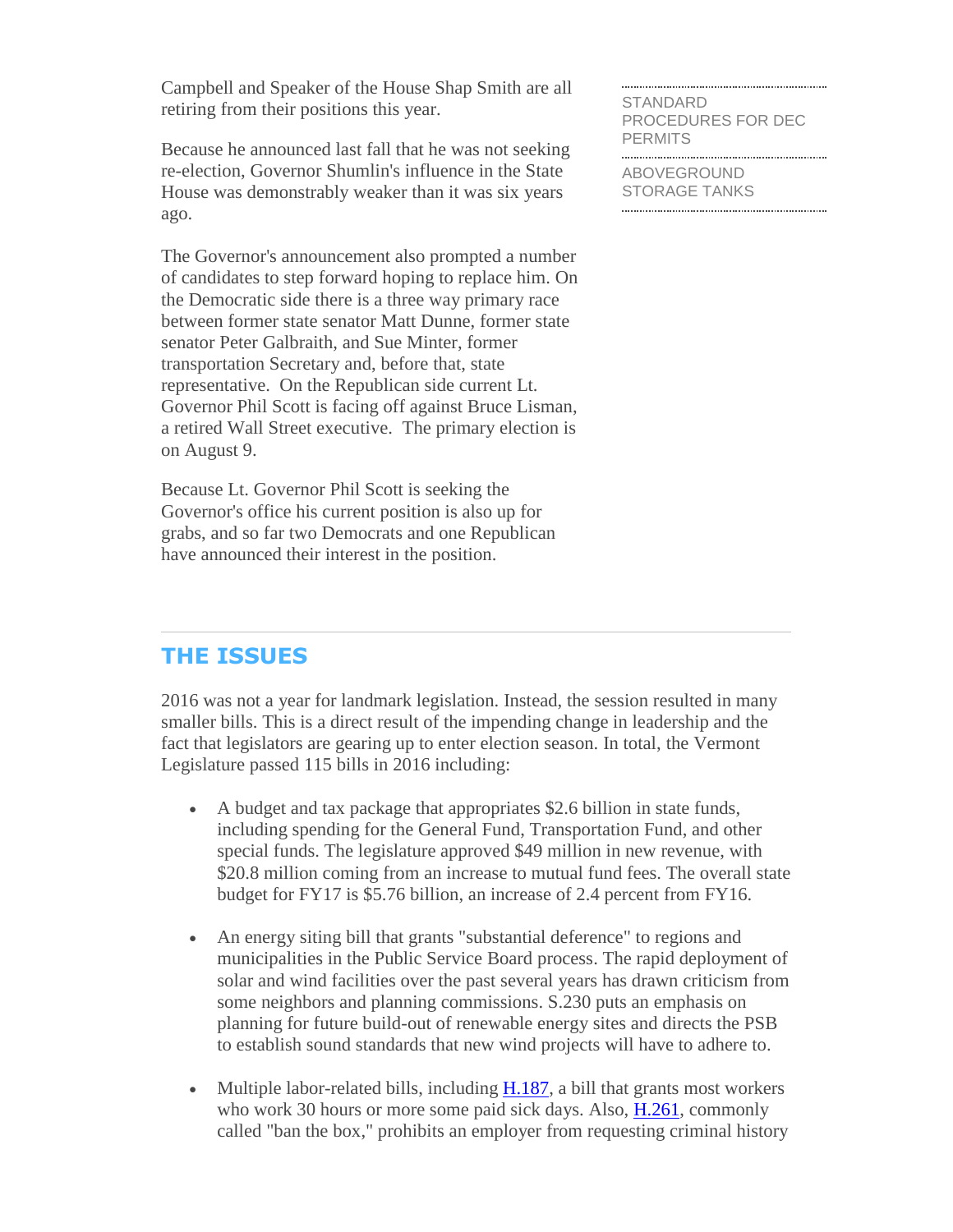<span id="page-2-0"></span>record information, including arrests, convictions or sentences, on an initial employment application form. One labor-related bill that failed is H.867, which attempted to define the difference between employees and independent contractors. After months of work in the House Commerce and Economic Development Committee, the legislation died because of strong labor opposition.

 A "privacy bill" that restricts government access to personal electronic communications and limits the use of law enforcement drones. S.155 also tweaks Vermont's law relating to license plate readers.

While marijuana legalization did not come to fruition this year, it did get attention in the legislature. The Senate passed a bill that established a regulatory market for the cultivation and retail sale of marijuana. The initiative lost momentum in the House Judiciary Committee, which stripped out all elements of legalization. Frustrated by the lack of action by the House, Senator Dick Sears tacked the Senate language on a House-passed bill, forcing the House to vote on legalization in the last weeks of the session - a vote that did not go well for legalization advocates. The legislature also did not move forward with a proposed non-binding referendum to gauge Vermonters' support for legalization. However, the Joint Legislative Justice Oversight Committee will be holding six hearings this summer and fall on the issue.

### **VADA ISSUES**

### **DMV FEE BILL**

H.877, An Act Relating to Transportation Funding, commonly known as the DMV Fee bill, increases DMV fees across the board by approximately nine percent in most cases to raise \$10 million in new revenue. Most DMV fees have not been raised in four years. Significantly for dealers the bill as passed:

- Raises the purchase and use tax cap for trucks to \$2,075 (currently \$1,850). The conference committee removed the provision the Senate added to impose a requirement that the truck be "used primarily for commercial or trade purposes" to qualify for the tax cap, a vague standard that would be difficult to administer and enforce.
- Raises the pleasure car registration from \$69 to \$74 for one year, and \$127 to \$136 for two years. The conference committee dropped a controversial provision that added a definition of "electric vehicle" and "plug-in electric hybrid vehicle" and raised the registration fees on these vehicles above gas powered vehicles because these electric vehicles are not paying gas tax. Under the bill, all vehicles powered by electricity will pay the same registration fees as pleasure cars cited above. The Secretary of Transportation is directed to submit a report to lawmakers by Jan. 1, 2017, recommending fees for the registration of plug-in hybrid and electric vehicles.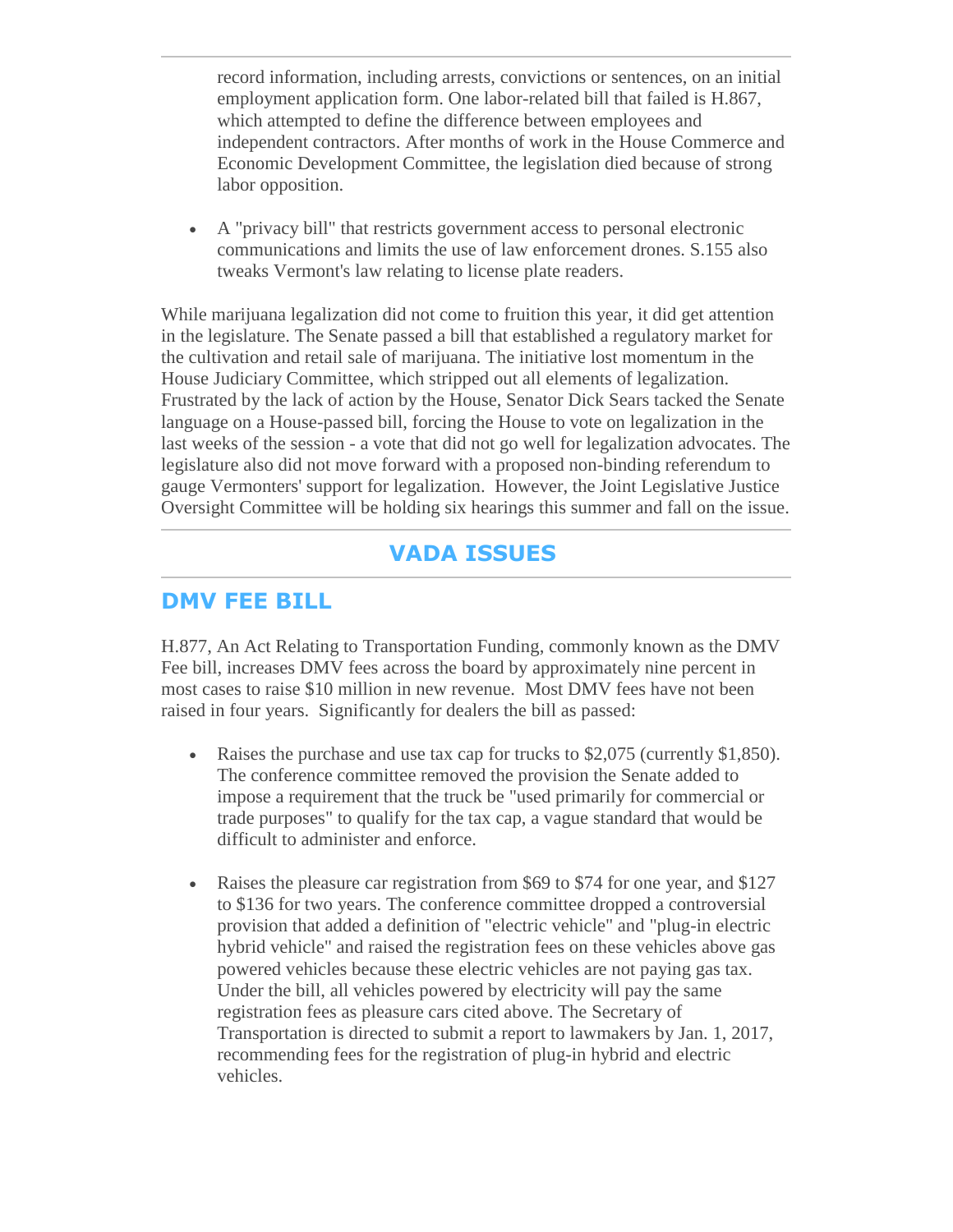- <span id="page-3-0"></span> Registration fees for new or used motor vehicle dealers will increase from \$370 to \$503 for each certificate issued in a dealer's name, which includes three number plates.
- Additional dealer plates, which are limited based on the number of sales in a prior year, will increase from \$40 to \$55.

[Here is a link](http://r20.rs6.net/tn.jsp?f=001fAS57pR3QI3pSLDKmL64hOkGY_0VoJS9q-9EnJYqq7TXLY8G4NezAEatsPLj1sklp81SBglhe_IyKQ1Pz2JpAkjOeVE7KvRY9rZIxrxwJJKju3Vkrrib6qKB3Q3jX3QS57ltjdNmkEzIBdp7o8Dd38UEG3SMQjBdS4mfCuFYiejJURLdi2fsgwrlpA2skqHo6kvnhkiJ1JMc7gA5HGNLcEQjpmlZyB-mbqK2IX6206U3E5aZ3q1sNu28OPhNlm_TUYnDsTFwfulJr9rFgd_ogTsj4TqOvGSx&c=Yw1Yk33UIKtFskU7dFGRLDNuVtWIh8m5B45rUXywUQI0mD2zM6Xn6g==&ch=tTI4-0murj38csbcxo39HPCIgyhCOhzXNS98JkLvj2cwbBW4-UxuBQ==) to the final spreadsheet, the final bill language is not available yet.

# **T-BILL INCLUDES DEALER REGULATION STUDY**

H.876, An Act Relating to the Transportation Capital Program and Miscellaneous Changes to Transportation-Related Law, also known as the "T-Bill," establishes the State's annual transportation capital program. This year, however, all of the provisions of the DMV Miscellaneous bill, S.225, were added to the bill when S.225 ran into a road block after the House voted to add a controversial blood alcohol level & THC standard to Vermont's DUI laws that requires the use of a saliva test. The conference committee opted to study the issue of driving while impaired. The most significant thing in the bill for dealers is the dealer study that reads:

#### Sec. 43. DEALER REGULATION REVIEW

(a) The Commissioner of Motor Vehicles shall review Vermont statutes, rules, and procedures regulating motor vehicle, snowmobile, motorboat, and all-terrain vehicle dealers, and review the regulation of such dealers by other states, to determine whether and how Vermont's regulation of dealers and associated motor vehicle laws should be amended to:

(1) enable vehicle and motorboat sales to thrive while protecting consumers from fraud or other illegal activities in the market for vehicles and motorboats; and

(2) protect the State's interest in collecting taxes, enforcing the law, and ensuring an orderly marketplace.

(b) In conducting his or her review, the Commissioner shall consult with new and used vehicle dealers or representatives of such dealers, or both, and other interested persons.

(c) The Commissioner shall review:

(1) required minimum hours and days of operation of dealers;

(2) physical location requirements of dealers;

(3) the required number of sales to qualify as a dealer and the types of sales and relationships among sellers that should count toward the sales threshold;

(4) the permitted uses of dealer plates;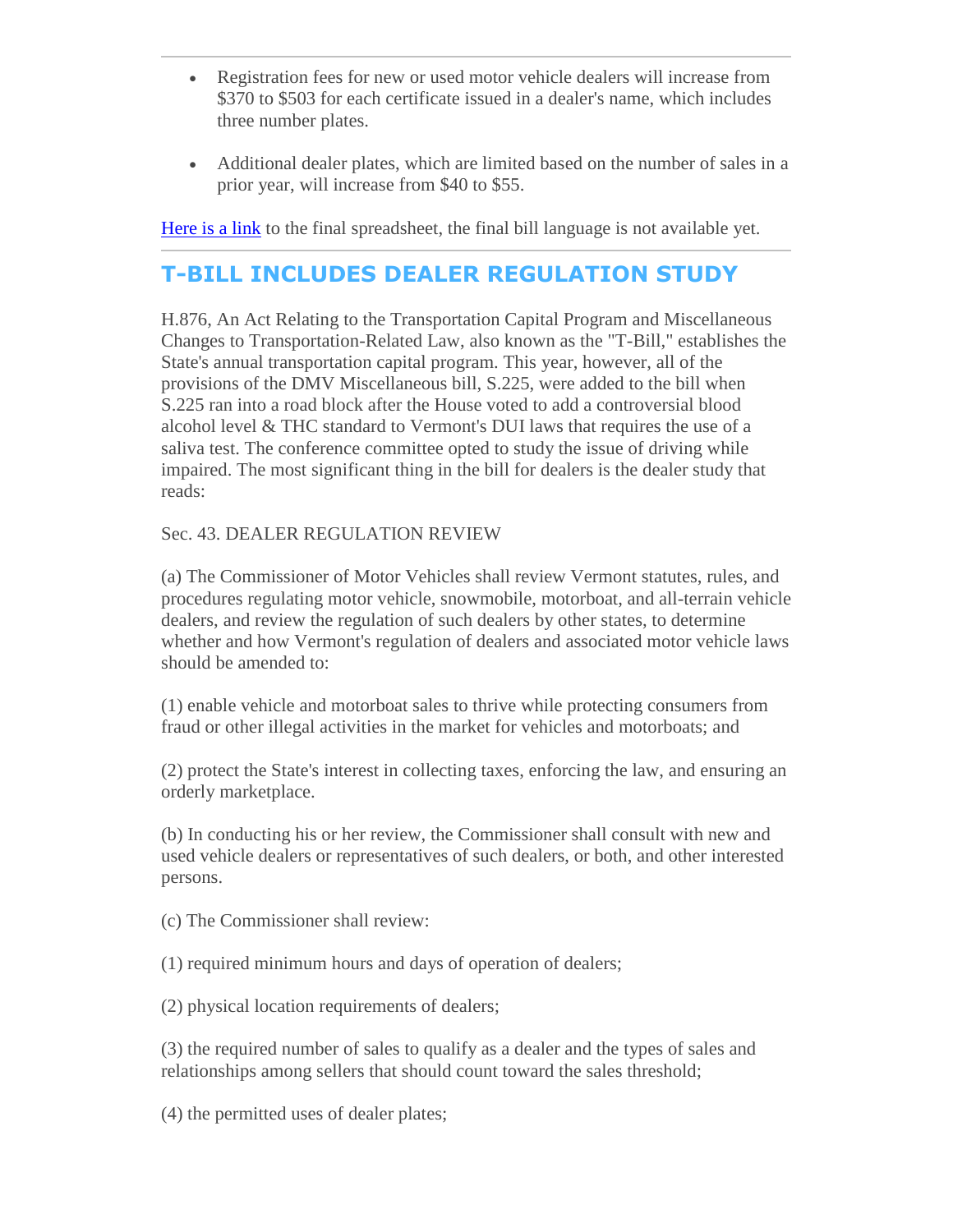<span id="page-4-0"></span>(5) whether residents of other states should be allowed to register vehicles in Vermont;

(6) the effect any proposed change will have on fees and taxes that dealers collect and consumers pay;

(7) the effect any proposed changes will have on the ability of Vermont consumers and law enforcement to obtain information from a dealer selling vehicles or motorboats in Vermont; and

(8) other issues as may be necessary to accomplish the purpose of the review as described in subsection (a) of this section.

(d) On or before January 15, 2017, the Commissioner shall report his or her findings and recommendations to the Senate and House Committees on Transportation and submit proposed legislation as may be required to implement the recommendations.

Notably, one thing that is not in the bill is a requirement that DMV proposed that would have imposed the 6 percent purchase and use tax on any vehicle a Vermont dealer sold to a consumer who was going to register the vehicle in another state. VADA pointed out that New Hampshire has no purchase and use tax so the proposal would effectively end sales from Vermont dealers to residents in New Hampshire and possibly other states.

The final version of this bill is not available on-line yet.

## **CROSS-BORDER TAX STUDY**

H.868, an omnibus economic development bill, includes a Vermont State Tax Study, which directs the Joint Fiscal Office to analyze historical trends since 2005 in Vermont taxes as compared to other states. Among other things, the study requires JFO to analyze cross-border tax policies and competitiveness with neighboring states including the location of retail activity and retail market share. The report is due back on January 15, 2016 to lawmakers.

## **DRIVER'S LICENSE SUSPENSIONS**

H.571, An act relating to driver's license suspensions and judicial, criminal justice, and insurance topics. This bill creates a driver restoration program that allows Vermonters to apply to pay reduced fines for certain past traffic violations in order to get their driver's license reinstated. The bill directs the Commissioner of Financial Regulation to conduct a study of the use of credit-based motor vehicle insurance scoring and its impact on consumers and how limitations on the use of such scoring will affect insurance companies doing business in Vermont. The provisions that passed the House related to increasing penalties for texting while in a work zone were removed from the bill. The full text of the conference committee report can be found starting on page 3538 of the [Senate Calendar for Friday, May 6.](http://r20.rs6.net/tn.jsp?f=001fAS57pR3QI3pSLDKmL64hOkGY_0VoJS9q-9EnJYqq7TXLY8G4NezAEatsPLj1sklJ9veMuYHSb5OxJEZqjH8m2XMsex0luc2R-Q_wfqzfQFQXkLHlRcFRvMU4UoPHz1buOeqeUWAZzJAe-n27yhM00zhNo3-9Sgd3NU_1iNeb7PkraqmSyFhVS-uaZXruiFj50TiCmLnuM7IzxPALIRe7YkEhdDz515vjMBSFUJtfSEFelODa6hNIu-bk5-haEVEWIC6aHQUuu2ODzewFQTaBw==&c=Yw1Yk33UIKtFskU7dFGRLDNuVtWIh8m5B45rUXywUQI0mD2zM6Xn6g==&ch=tTI4-0murj38csbcxo39HPCIgyhCOhzXNS98JkLvj2cwbBW4-UxuBQ==)